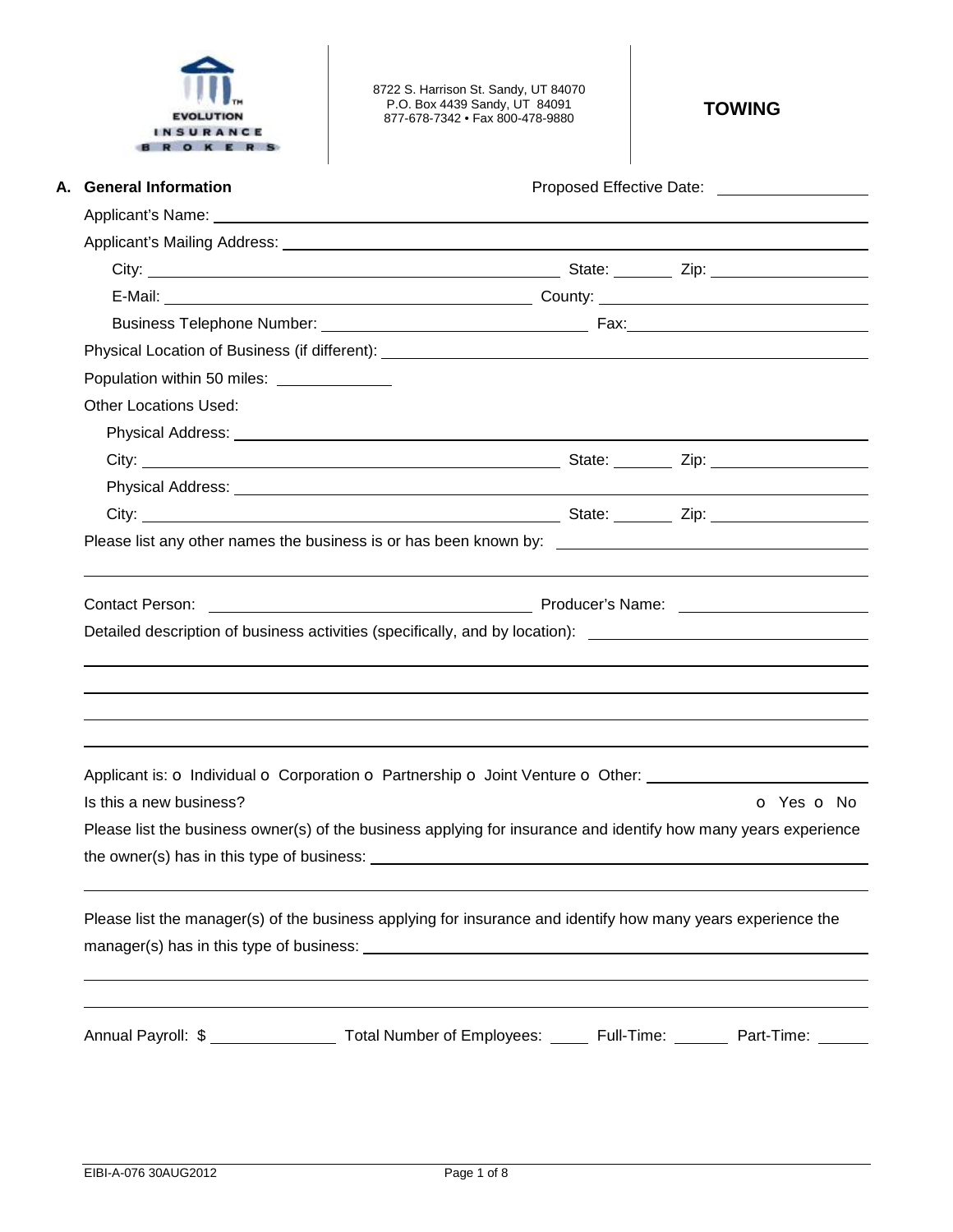Please describe the business's drug policy and what the procedure is when an applicant or employee fails a drug

test:

|                                      | Does your company have within its staff of employees, a position whose job description deals with product<br>liability, loss control, safety inspections, engineering, consulting, or other professional consultation advisory |
|--------------------------------------|--------------------------------------------------------------------------------------------------------------------------------------------------------------------------------------------------------------------------------|
| services?<br>If yes, please tell us: | O Yes O No                                                                                                                                                                                                                     |
|                                      |                                                                                                                                                                                                                                |
|                                      |                                                                                                                                                                                                                                |
|                                      |                                                                                                                                                                                                                                |
|                                      | Employee's Responsibilities: Network and the control of the control of the control of the control of the control of the control of the control of the control of the control of the control of the control of the control of t |
| <b>B.</b> Insurance History          |                                                                                                                                                                                                                                |
|                                      | Who is your current insurance carrier (or your last if no current provider)?                                                                                                                                                   |

Provide name(s) for all insurance companies that have provided Applicant insurance for the last three years:

|                        | Coverage: | Coverage: | Coverage: |
|------------------------|-----------|-----------|-----------|
| Company Name           |           |           |           |
| <b>Expiration Date</b> |           |           |           |
| Annual Premium         | \$        | ۰D        | J         |

Has the Applicant or any predecessor ever had a claim? The Contract of Monocomusic Contract of No. The Contract O

Attach a complete five year Claims and Loss History including details.

Has the Applicant, or anyone on the Applicant's behalf, attempted to place this risk in standard markets?

o Yes o No

If the standard markets are declining placement, please explain why: \_\_\_

# **C. Other Insurance**

Please provide the following information for all other business-related insurance the Applicant currently carries.

| Coverage Type          |  |   |
|------------------------|--|---|
| <b>Company Name</b>    |  |   |
| <b>Expiration Date</b> |  |   |
| Annual Premium   \$    |  | Œ |

# **D. Desired Insurance**

## **Commercial General Liability:**

| O | \$100,000/\$200,000 |
|---|---------------------|
| O | \$150,000/\$300,000 |
| O | \$300,000/\$300,000 |
| O | \$500,000/\$500,000 |

# **Auto Liability:**

| റ | \$100,000/\$200,000   |
|---|-----------------------|
| Ω | \$150,000/\$300,000   |
| റ | \$300,000/\$300,000   |
| റ | \$500,000/\$500,000   |
| റ | \$750,000/\$1,000,000 |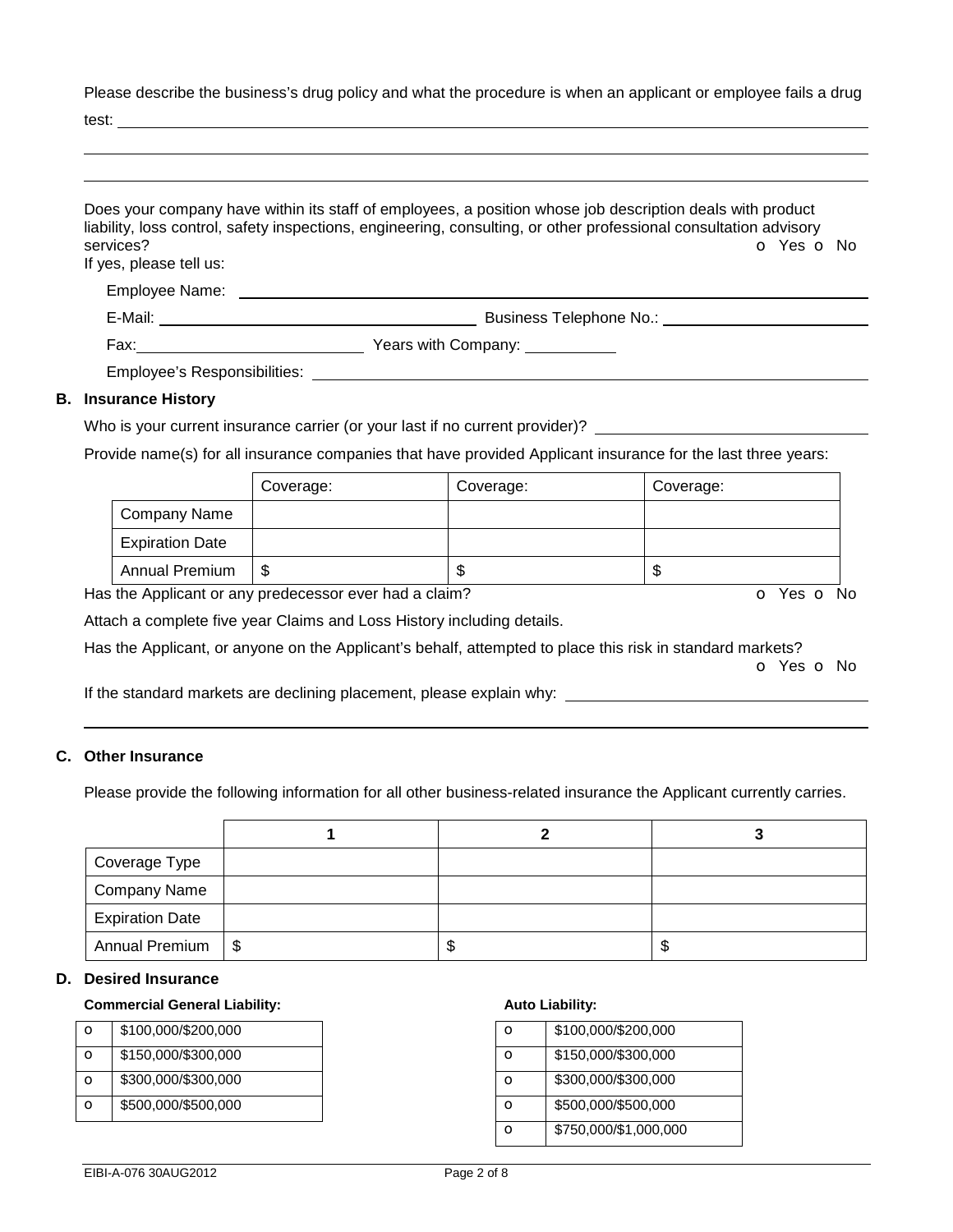### **In Tow – On Hook:**

| \$25,000 |
|----------|
| \$50,000 |

**Cargo – contents within truck, the transporting of equipment on a trailer, or a flatbed truck:** 

| \$25,000 |
|----------|
| \$50,000 |

#### **Garage Keepers Legal Liability – on premises:**

| \$100,000 |
|-----------|
| \$50,000  |
| \$25,000  |

**Garage Keepers Legal Liability – off premises (controlled by others):** 

| \$25,000  |
|-----------|
| \$50,000  |
| \$100,000 |

**Physical Damage** (lien holders) – third party contractual legal liability for owned vehicles and equipment only.

The **Actual Cash Value** must be stated on the equipment list. Actual Cash Value is defined as current market value less depreciation. Would you like us to provide a quote to include Actual Cash Value? o Yes o No

**Self-Insured Retention (SIR):**  $\sigma$  \$1,000  $\sigma$  \$1,500  $\sigma$  \$2,500  $\sigma$  \$5,000  $\sigma$  \$10,000  $\sigma$  Other: \$

# **E. Business Activities**

1. Employees

|    |                                                            | <b>Type of Employee</b>                           | <b>Number of Employees</b> |            |  |
|----|------------------------------------------------------------|---------------------------------------------------|----------------------------|------------|--|
|    |                                                            | Seasonal Employees                                |                            |            |  |
|    |                                                            | <b>Licensed Drivers</b>                           |                            |            |  |
|    |                                                            | Office Employees                                  |                            |            |  |
|    |                                                            | Other Employees (please describe):                |                            |            |  |
|    |                                                            |                                                   |                            |            |  |
| 2. |                                                            | Do you have Worker's Compensation Insurance?      |                            | O Yes O No |  |
| 3. |                                                            | Number of vehicles operated this year: _______    |                            |            |  |
| 4. |                                                            | Vehicle Storage lot:                              |                            |            |  |
|    |                                                            | a. Is storage lot fenced in?                      |                            | O Yes O No |  |
|    |                                                            | If yes, are posts not more than 4 feet apart?     |                            | O Yes O No |  |
|    | b.                                                         | Is storage lot lighted?                           |                            | O Yes O No |  |
|    |                                                            | If yes, please describe: If yes, please describe: |                            |            |  |
|    | c.                                                         | Do you use security dogs on the premises?         |                            | O Yes O No |  |
|    | d.                                                         | Is an alarm system used on lot?                   |                            | O Yes O No |  |
|    | е.                                                         | Is an alarm system used on buildings?             |                            | O Yes O No |  |
|    | f.                                                         | Is there police or other protection?              |                            | o Yes o No |  |
|    | q.                                                         | Are attendants or night watchmen employed?        |                            | o Yes o No |  |
|    | h.                                                         | Are dogs on the premises?                         |                            | o Yes o No |  |
|    | i.                                                         | Are buildings sprinkler protected?                |                            | o Yes o No |  |
| 5. |                                                            | Total Gross Income: \$                            |                            |            |  |
| 6. |                                                            | Gross income from storage of vehicles (if any)    | \$                         |            |  |
| 7. | Gross income from incidental mechanical repair (if any) \$ |                                                   |                            |            |  |
| 8. |                                                            | Gross income from storage of vehicles (if any) \$ |                            |            |  |
| 9. |                                                            | Towing Service Income: \$                         |                            |            |  |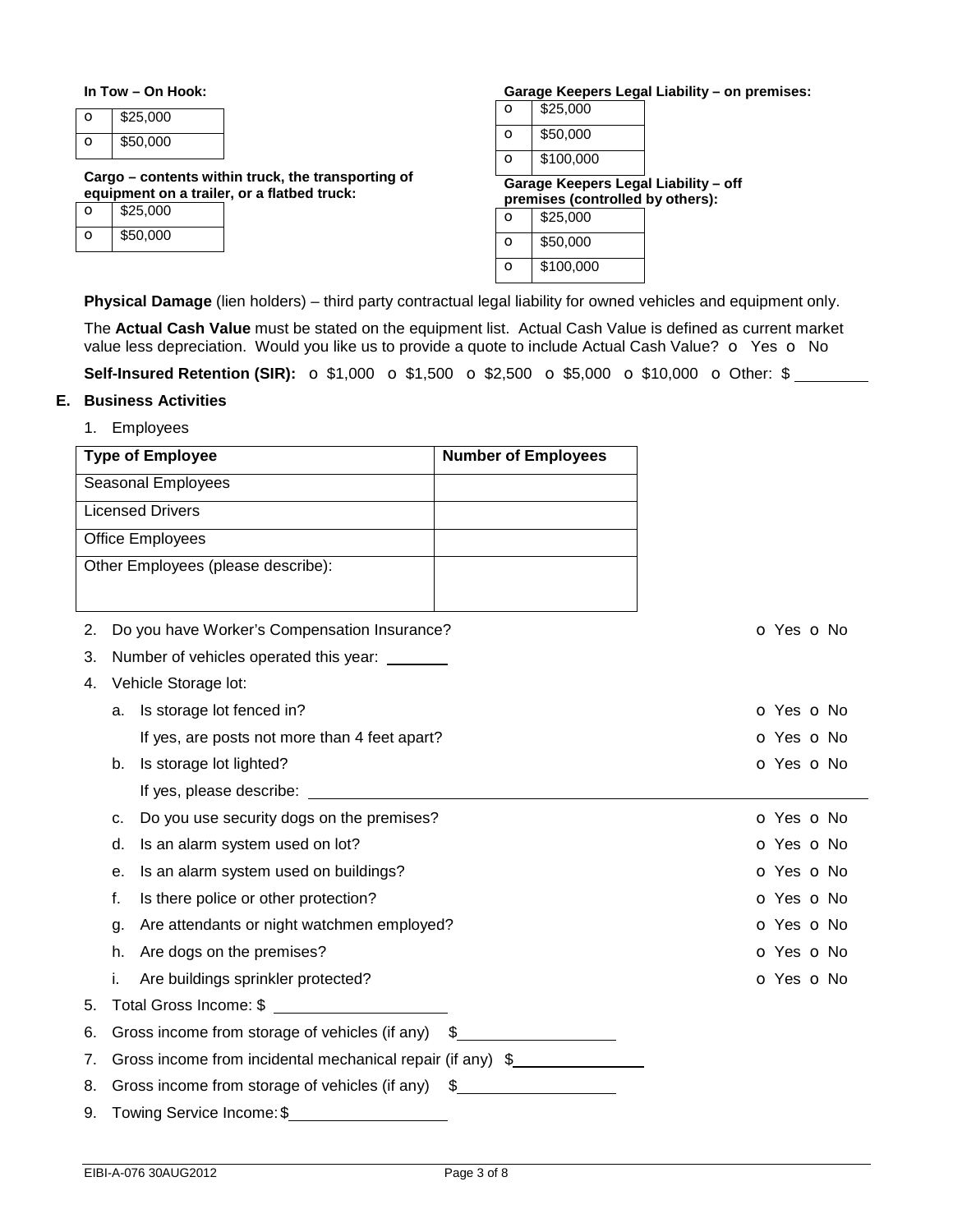|  |  | 10. Gross income from other source (if any) \$ |  |  |  |  |  |
|--|--|------------------------------------------------|--|--|--|--|--|
|--|--|------------------------------------------------|--|--|--|--|--|

- Please describe:
- 11. Do you operate as: a. A Towing Service Co. **o Yes o No. 3 A Towing Service Co. o Yes o No. o Yes o No.** b. A Recovery or Repossession Agency of the state of the state of the state of the SNO Yes of No. c. A Transport Co. **o Yes o No. 1999** Contract the Contract of the Contract of the Contract of the Contract of the Contract of the Contract of the Contract of the Contract of the Contract of the Contract of the Contract of d. An Auto Drive-away Service Co. **o Community Community Community Community Community Community Community Community** Community Community Community Community Community Community Community Community Community Community Comm 12. Are you on 24-hour call? Contract the Contract of the Contract of Contract of Contract of Contract of Contract of Contract of Contract of Contract of Contract of Contract of Contract of Contract of Contract of Contract
- 13. Radius of operations (show percentage of total miles driven):

| 0-50 Miles     | $\%$ |
|----------------|------|
| 50-200 Miles   | %    |
| Over 200 miles | %    |

| 14. Approximate # of Tows per day:                                             |            |
|--------------------------------------------------------------------------------|------------|
| 15. Do you require ICC authority?                                              | o Yes o No |
| 16. Do you subcontract any work to others?                                     | o Yes o No |
| 17. Indicate the number and types of plates you own:                           |            |
| a. Transportation Plates:                                                      |            |
| b. Reposessor Plates:                                                          |            |
| Dealer Plates:<br>C.                                                           |            |
| 18. Are plates ever provided to persons other than employees?                  | o Yes o No |
| 19. Who do you mainly tow for? (e.g. police, motor clubs, auto dealers, etc.): |            |

# **REPRESENTATIONS AND WARRANTIES**

The "Applicant" is the party to be named as the "Insured" in any insuring contract if issued. By signing this Application, the Applicant for insurance hereby represents and warrants that the information provided in the Application, together with all supplemental information and documents provided in conjunction with the Application, is true, correct, inclusive of all relevant and material information necessary for the Insurer to accurately and completely assess the Application, and is not misleading in any way. The Applicant further represents that the Applicant understands and agrees as follows: (i) the Insurer can and will rely upon the Application and supplemental information provided by the Applicant, and any other relevant information, to assess the Applicant's request for insurance coverage and to quote and potentially bind, price, and provide coverage; (ii) the Application and all supplemental information and documents provided in conjunction with the Application are warranties that will become a part of any coverage contract that may be issued; (iii) the submission of an Application or the payment of any premium does not obligate the Insurer to quote, bind, or provide insurance coverage; and (iv) in the event the Applicant has or does provide any false, misleading, or incomplete information in conjunction with the Application, any coverage provided will be deemed void from initial issuance.

The Applicant hereby authorizes the Insurer and its agents to gather any additional information the Insurer deems necessary to process the Application for quoting, binding, pricing, and providing insurance coverage including, but not limited to, gathering information from federal, state, and industry regulatory authorities, insurers, creditors, customers, financial institutions, and credit rating agencies. The Insurer has no obligation to gather any information nor verify any information received from the Applicant or any other person or entity. The Applicant expressly authorizes the release of information regarding the Applicant's losses, financial information, or any regulatory compliance issues to this Insurer in conjunction with consideration of the Application.

The Applicant further represents that the Applicant understands and agrees the Insurer may: (i) present a quote with a Sublimit of liability for certain exposures, (ii) quote certain coverages with certain activities, events, services, or waivers excluded from the quote, and (iii) offer several optional quotes for consideration by the Applicant for insurance coverage. In the event coverage is offered, such coverage will not become effective until the Insurer's accounting office receives the required premium payment.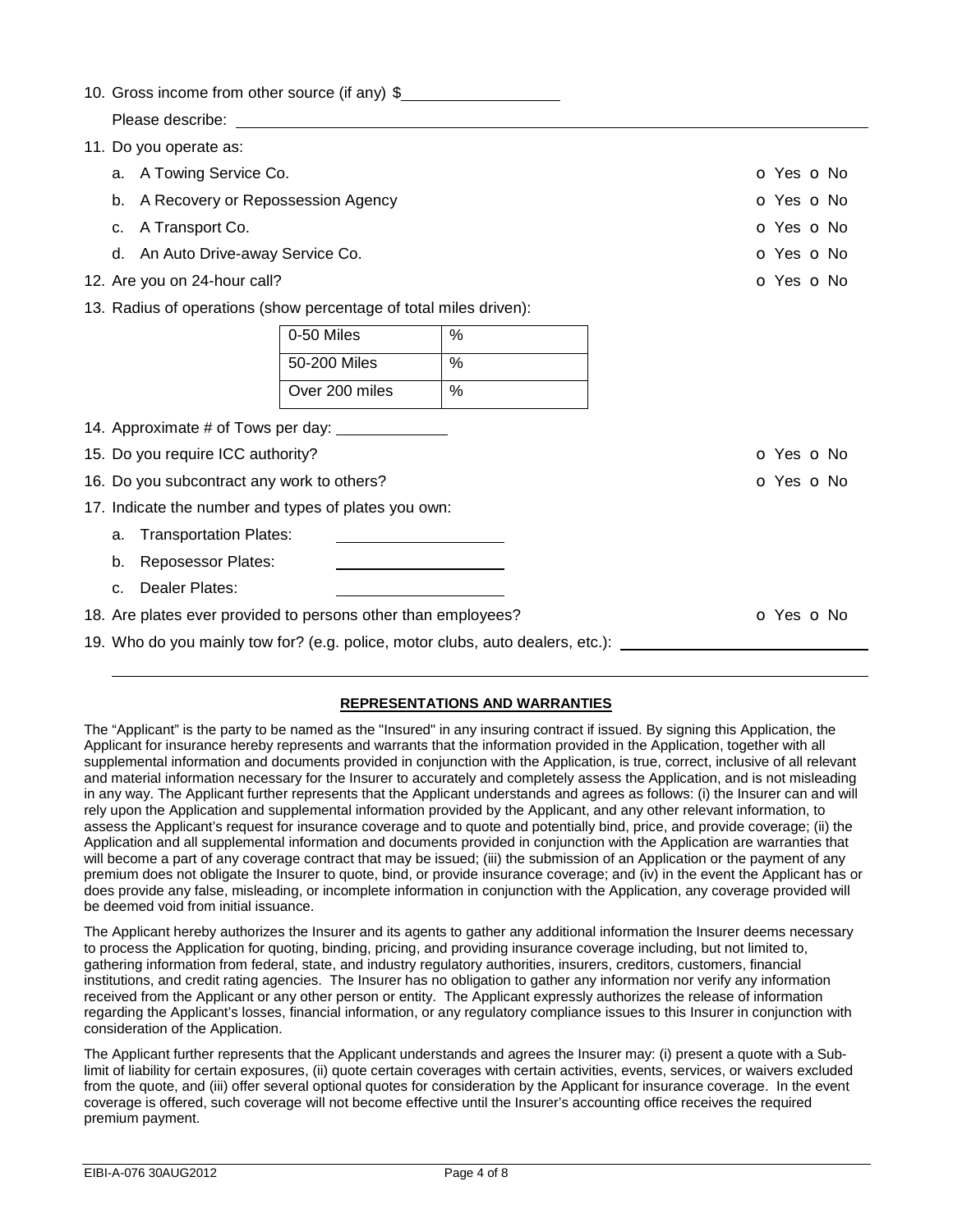The Applicant agrees that the Insurer and any party from whom the Insurer may request information in conjunction with the Application may treat the Applicant's facsimile signature on the Application as an original signature for all purposes.

The Applicant acknowledges that under any insuring contract issued, the following provisions will apply:

1. A single Accident, or the accumulation of more than one Accident during the Policy Period, may cause the per Accident Limit and/or the annual aggregate maximum Limit of Liability to be exhausted, at which time the Insured will have no further benefits under the Policy.

2. The Insured may request the Insurer to reinstate the original Limit of Liability for the remainder of the Policy period for an additional coverage charge, as may be calculated and offered by the Insurer. The Insurer is under no obligation to accept the Insured's request.

3. The Applicant understands and agrees that the Insurer has no obligation to notify the Insured of the possibility that the maximum Limit of Liability may be exhausted by any Accident or combination of Accidents that may occur during the Policy Period. The Insured must determine if additional coverage should be purchased. The Insurer is expressly not obligated to make a determination about additional coverage, nor advise the Insured concerning additional coverage.

4. The Insurer is herein released and relieved from any and all responsibility to notify the Insured of the possible reduction in any applicable Limit of Liability. The Insured herein assumes the sole and individual responsibility to evaluate, consider, and initiate a request for additional coverage or reinstatement of the annual aggregate Limit of Liability which may be exhausted by any single Accident or combination of Accidents during the Policy Period.

| Dated: | Dated: |
|--------|--------|
|        |        |

Applicant: Agent/Broker:

Signature Signature Signature

Print Name **Print Name**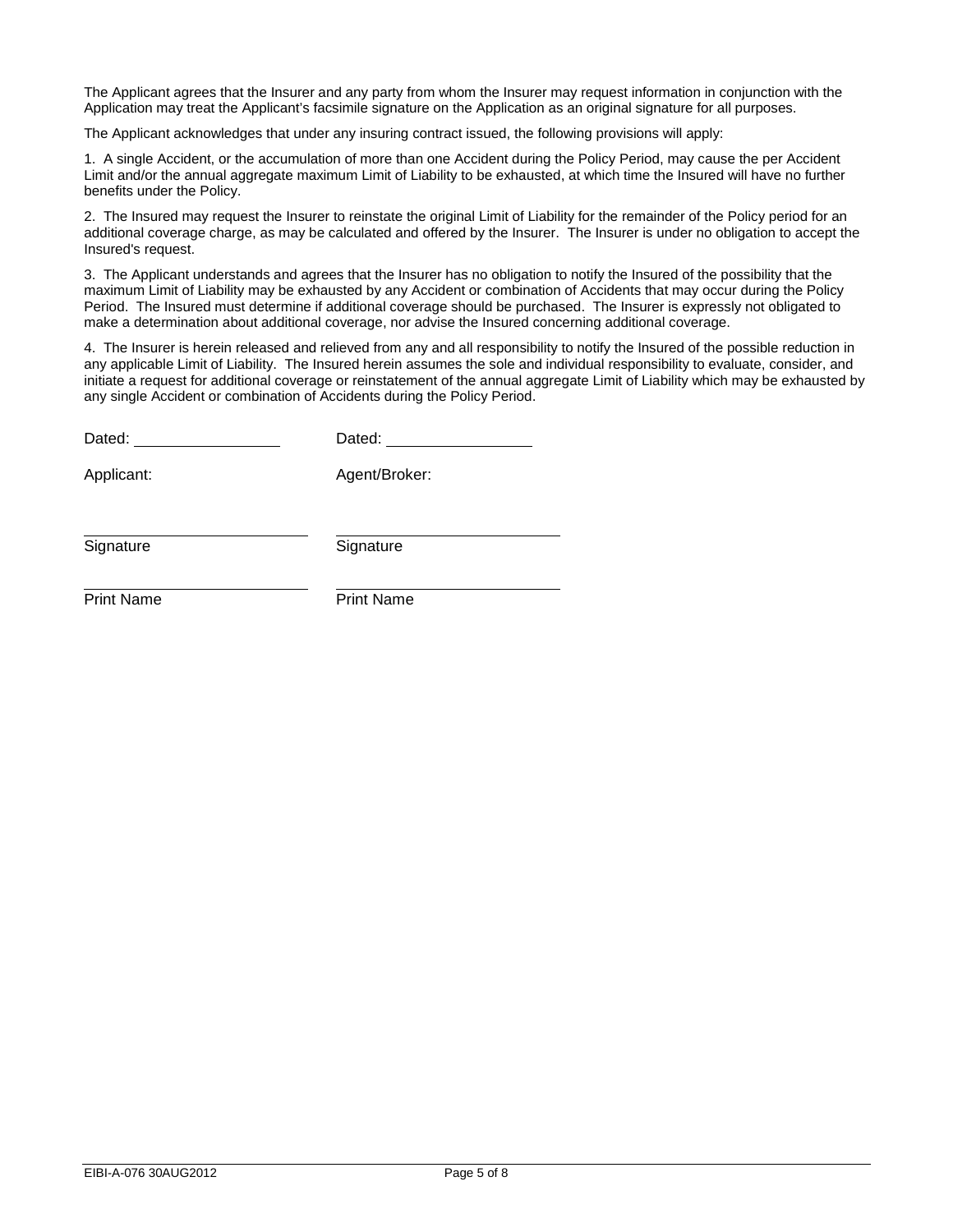| <b>UNDERWRITERS</b><br><b>DIRECT ACCESS</b>                                                                                                                                                                                    |                                                                                                      |                         |                    | Salt Lake City Area Office<br>8722 S. Harrison St. Sandy, UT 84070<br>P.O. Box 4439 Sandy, UT 84091<br>800-257-5590 · Fax 801-304-5515 |                                                                                                                                                                                                                                     |                                 |                             |                                |                 |  |
|--------------------------------------------------------------------------------------------------------------------------------------------------------------------------------------------------------------------------------|------------------------------------------------------------------------------------------------------|-------------------------|--------------------|----------------------------------------------------------------------------------------------------------------------------------------|-------------------------------------------------------------------------------------------------------------------------------------------------------------------------------------------------------------------------------------|---------------------------------|-----------------------------|--------------------------------|-----------------|--|
|                                                                                                                                                                                                                                |                                                                                                      |                         |                    | Chicago Office<br>303 W. Madison Street Suite 2075<br>Chicago, IL 60606<br>800-456-4576 • Fax 312-408-8081                             |                                                                                                                                                                                                                                     |                                 | <b>DRIVER SCHEDULE</b>      |                                |                 |  |
|                                                                                                                                                                                                                                |                                                                                                      |                         |                    |                                                                                                                                        |                                                                                                                                                                                                                                     |                                 |                             |                                |                 |  |
|                                                                                                                                                                                                                                |                                                                                                      |                         |                    |                                                                                                                                        | Mailing Address: National Address: National Address: National Address: National Address: National Address: National Address: National Address: National Address: National Address: National Address: National Address: Nationa      |                                 |                             |                                |                 |  |
|                                                                                                                                                                                                                                |                                                                                                      |                         |                    |                                                                                                                                        |                                                                                                                                                                                                                                     |                                 |                             |                                |                 |  |
|                                                                                                                                                                                                                                |                                                                                                      |                         |                    |                                                                                                                                        | For each driver, complete the following and attach a copy of the driver's MVR and license.                                                                                                                                          |                                 |                             |                                |                 |  |
|                                                                                                                                                                                                                                |                                                                                                      |                         |                    |                                                                                                                                        |                                                                                                                                                                                                                                     |                                 |                             |                                |                 |  |
|                                                                                                                                                                                                                                |                                                                                                      |                         |                    |                                                                                                                                        |                                                                                                                                                                                                                                     |                                 |                             |                                |                 |  |
|                                                                                                                                                                                                                                |                                                                                                      |                         |                    |                                                                                                                                        |                                                                                                                                                                                                                                     |                                 |                             |                                |                 |  |
| SEX.<br>(M/F)                                                                                                                                                                                                                  | <b>MARITAL</b><br><b>STAT</b>                                                                        | DATE OF<br><b>BIRTH</b> | YRS.<br><b>EXP</b> | YEAR<br>LIC.                                                                                                                           | DRIVER'S LICENSE<br><b>NUMBER</b>                                                                                                                                                                                                   | <b>STAT</b><br>E.<br><b>LIC</b> | DATE<br><b>HIRED</b>        | <b>USE</b><br>VEHICLE #        | %<br><b>USE</b> |  |
|                                                                                                                                                                                                                                |                                                                                                      |                         |                    |                                                                                                                                        |                                                                                                                                                                                                                                     |                                 |                             |                                |                 |  |
|                                                                                                                                                                                                                                |                                                                                                      |                         |                    |                                                                                                                                        |                                                                                                                                                                                                                                     |                                 |                             |                                |                 |  |
|                                                                                                                                                                                                                                |                                                                                                      |                         |                    |                                                                                                                                        | Home Phone: _________________________Cell Phone: ___________________________E-mail: __________________________                                                                                                                      |                                 |                             |                                |                 |  |
| <b>SEX</b><br>(M/F)                                                                                                                                                                                                            | <b>MARITAL</b><br><b>STAT</b>                                                                        | DATE OF<br><b>BIRTH</b> | <b>YRS</b><br>EXP  | YEAR<br>LIC.                                                                                                                           | <b>DRIVER'S LICENSE</b><br><b>NUMBER</b>                                                                                                                                                                                            | <b>STAT</b><br>E.<br><b>LIC</b> | <b>DATE</b><br><b>HIRED</b> | <b>USE</b><br><b>VEHICLE #</b> | %<br><b>USE</b> |  |
| Violations/Accidents/Claims: Williams and Security and Security and Security and Security and Security and Security and Security and Security and Security and Security and Security and Security and Security and Security an |                                                                                                      |                         |                    |                                                                                                                                        |                                                                                                                                                                                                                                     |                                 |                             |                                |                 |  |
|                                                                                                                                                                                                                                |                                                                                                      |                         |                    |                                                                                                                                        |                                                                                                                                                                                                                                     |                                 |                             |                                |                 |  |
|                                                                                                                                                                                                                                |                                                                                                      |                         |                    |                                                                                                                                        | Address: <u>City: City:</u> City: City: City: City: City: City: City: City: City: City: City: City: City: City: City: City: City: City: City: City: City: City: City: City: City: City: City: City: City: City: City: City: City: C |                                 |                             |                                |                 |  |
|                                                                                                                                                                                                                                |                                                                                                      |                         |                    |                                                                                                                                        | Home Phone: ______________________________Cell Phone: ___________________________ E-mail: __________                                                                                                                                |                                 |                             |                                |                 |  |
| <b>SEX</b><br>(M/F)                                                                                                                                                                                                            | <b>MARITAL</b><br><b>STAT</b>                                                                        | DATE OF<br><b>BIRTH</b> | <b>YRS</b><br>EXP  | <b>YEAR</b><br>LIC                                                                                                                     | <b>DRIVER'S LICENSE</b><br><b>NUMBER</b>                                                                                                                                                                                            | <b>STAT</b><br>E.<br><b>LIC</b> | <b>DATE</b><br><b>HIRED</b> | <b>USE</b><br><b>VEHICLE #</b> | %<br><b>USE</b> |  |
| Violations/Accidents/Claims: University of the Contract of the Contract of the Contract of the Contract of the                                                                                                                 |                                                                                                      |                         |                    |                                                                                                                                        |                                                                                                                                                                                                                                     |                                 |                             |                                |                 |  |
|                                                                                                                                                                                                                                |                                                                                                      |                         |                    |                                                                                                                                        |                                                                                                                                                                                                                                     |                                 |                             |                                |                 |  |
|                                                                                                                                                                                                                                |                                                                                                      |                         |                    |                                                                                                                                        |                                                                                                                                                                                                                                     |                                 |                             |                                |                 |  |
|                                                                                                                                                                                                                                | Home Phone: _________________________Cell Phone: ___________________________E-mail: ________________ |                         |                    |                                                                                                                                        |                                                                                                                                                                                                                                     |                                 |                             |                                |                 |  |
| <b>SEX</b><br>(M/F)                                                                                                                                                                                                            | <b>MARITAL</b><br><b>STAT</b>                                                                        | DATE OF<br><b>BIRTH</b> | <b>YRS</b><br>EXP  | <b>YEAR</b><br>LIC                                                                                                                     | <b>DRIVER'S LICENSE</b><br><b>NUMBER</b>                                                                                                                                                                                            | <b>STAT</b><br>E.<br><b>LIC</b> | <b>DATE</b><br><b>HIRED</b> | <b>USE</b><br><b>VEHICLE #</b> | %<br><b>USE</b> |  |
|                                                                                                                                                                                                                                |                                                                                                      |                         |                    |                                                                                                                                        | Violations/Accidents/Claims: Note and the contract of the contract of the contract of the contract of the contract of the contract of the contract of the contract of the contract of the contract of the contract of the cont      |                                 |                             |                                |                 |  |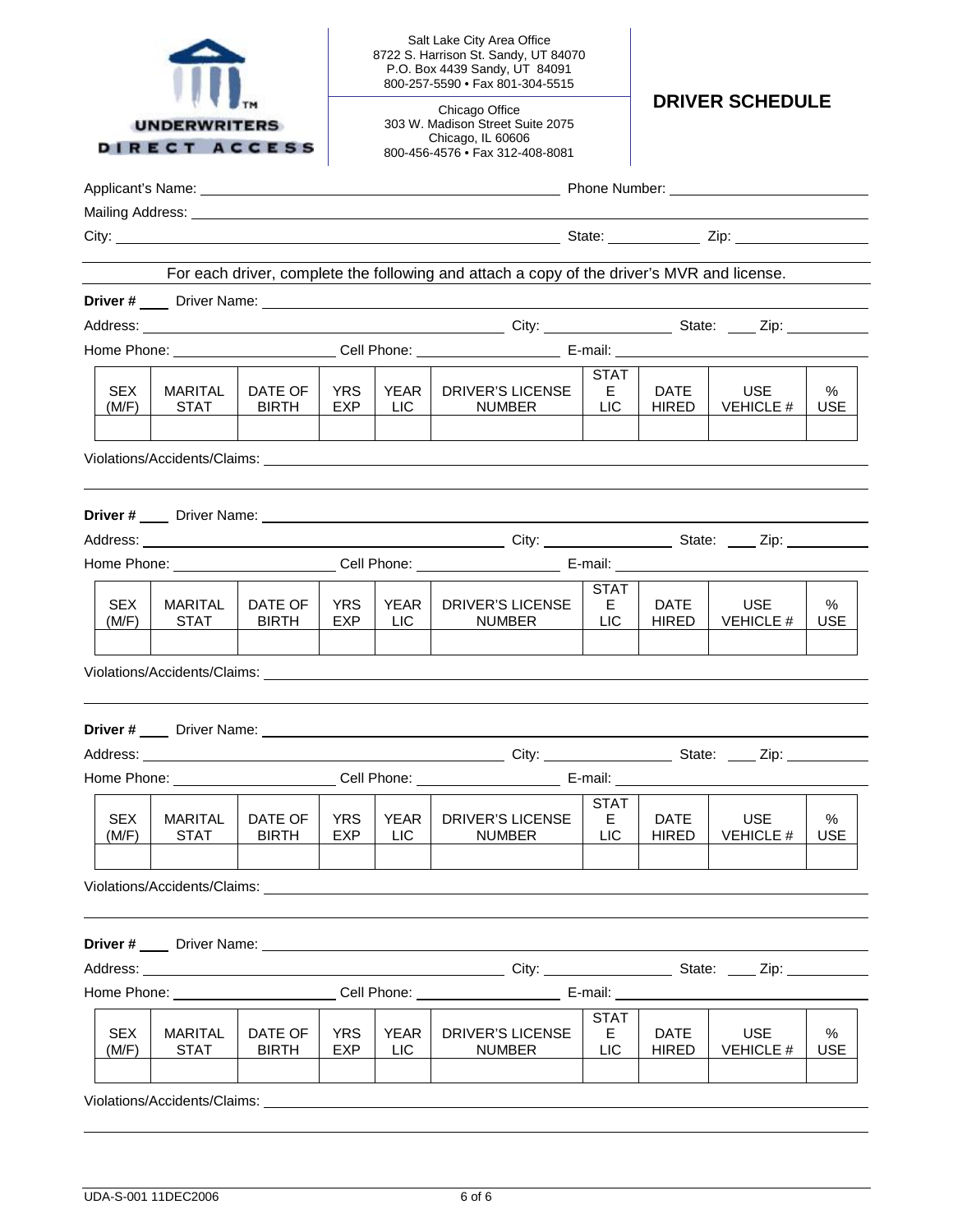# **Driver #** Driver Name:

|                                                                                                                                                                                                                                       |                               |                         |                   | Home Phone: ________________________Cell Phone: __________________________E-mail: ____________________________ |                                                                                                                 |                                 |                             |                                |                    |
|---------------------------------------------------------------------------------------------------------------------------------------------------------------------------------------------------------------------------------------|-------------------------------|-------------------------|-------------------|----------------------------------------------------------------------------------------------------------------|-----------------------------------------------------------------------------------------------------------------|---------------------------------|-----------------------------|--------------------------------|--------------------|
| <b>SEX</b><br>(M/F)                                                                                                                                                                                                                   | <b>MARITAL</b><br><b>STAT</b> | DATE OF<br><b>BIRTH</b> | <b>YRS</b><br>EXP | <b>YEAR</b><br>LIC.                                                                                            | <b>DRIVER'S LICENSE</b><br><b>NUMBER</b>                                                                        | STAT<br>E.<br><b>LIC</b>        | <b>DATE</b><br><b>HIRED</b> | <b>USE</b><br><b>VEHICLE #</b> | %<br><b>USE</b>    |
|                                                                                                                                                                                                                                       |                               |                         |                   |                                                                                                                |                                                                                                                 |                                 |                             |                                |                    |
|                                                                                                                                                                                                                                       |                               |                         |                   |                                                                                                                |                                                                                                                 |                                 |                             |                                |                    |
|                                                                                                                                                                                                                                       |                               |                         |                   |                                                                                                                |                                                                                                                 |                                 |                             |                                |                    |
|                                                                                                                                                                                                                                       |                               |                         |                   |                                                                                                                |                                                                                                                 |                                 |                             |                                |                    |
| <b>SEX</b><br>(M/F)                                                                                                                                                                                                                   | <b>MARITAL</b><br><b>STAT</b> | DATE OF<br><b>BIRTH</b> | <b>YRS</b><br>EXP | YEAR<br>LIC                                                                                                    | DRIVER'S LICENSE<br>NUMBER                                                                                      | <b>STAT</b><br>E.<br><b>LIC</b> | <b>DATE</b><br><b>HIRED</b> | <b>USE</b><br><b>VEHICLE #</b> | %<br><b>USE</b>    |
|                                                                                                                                                                                                                                       |                               |                         |                   |                                                                                                                | Violations/Accidents/Claims: Williams and Science of the Control of the Control of the Control of the Control o |                                 |                             |                                |                    |
|                                                                                                                                                                                                                                       |                               |                         |                   |                                                                                                                |                                                                                                                 |                                 |                             |                                |                    |
|                                                                                                                                                                                                                                       |                               |                         |                   |                                                                                                                |                                                                                                                 |                                 |                             |                                |                    |
|                                                                                                                                                                                                                                       |                               |                         |                   |                                                                                                                | Home Phone: ________________________Cell Phone: __________________________E-mail: ____________________________  |                                 |                             |                                |                    |
| <b>SEX</b><br>(M/F)                                                                                                                                                                                                                   | <b>MARITAL</b><br><b>STAT</b> | DATE OF<br><b>BIRTH</b> | <b>YRS</b><br>EXP | <b>YEAR</b><br>LIC.                                                                                            | DRIVER'S LICENSE<br><b>NUMBER</b>                                                                               | STAT<br>E.<br><b>LIC</b>        | <b>DATE</b><br><b>HIRED</b> | <b>USE</b><br><b>VEHICLE #</b> | %<br><b>USE</b>    |
|                                                                                                                                                                                                                                       |                               |                         |                   |                                                                                                                |                                                                                                                 |                                 |                             |                                |                    |
|                                                                                                                                                                                                                                       |                               |                         |                   |                                                                                                                |                                                                                                                 |                                 |                             |                                |                    |
|                                                                                                                                                                                                                                       |                               |                         |                   |                                                                                                                |                                                                                                                 |                                 |                             |                                |                    |
|                                                                                                                                                                                                                                       |                               |                         |                   |                                                                                                                | Home Phone: _________________________Cell Phone: ___________________________E-mail: __________________________  |                                 |                             |                                |                    |
| <b>SEX</b><br>(M/F)                                                                                                                                                                                                                   | <b>MARITAL</b><br><b>STAT</b> | DATE OF<br><b>BIRTH</b> | <b>YRS</b><br>EXP | <b>YEAR</b><br><b>LIC</b>                                                                                      | <b>DRIVER'S LICENSE</b><br><b>NUMBER</b>                                                                        | <b>STAT</b><br>Е<br>LIC         | <b>DATE</b><br><b>HIRED</b> | <b>USE</b><br><b>VEHICLE #</b> | $\%$<br><b>USE</b> |
| Violations/Accidents/Claims:                                                                                                                                                                                                          |                               |                         |                   |                                                                                                                |                                                                                                                 |                                 |                             |                                |                    |
| If any driver(s) should be specifically excluded from the policy, please attach a separate list.                                                                                                                                      |                               |                         |                   |                                                                                                                |                                                                                                                 |                                 |                             |                                |                    |
|                                                                                                                                                                                                                                       |                               |                         |                   |                                                                                                                |                                                                                                                 |                                 |                             |                                |                    |
| Don't forget to attach a copy of the MVR and driver's license for each driver!<br>Note: Endorsements must be paid for in full within five days of request. If payment is not received, driver(s) will<br>be excluded from the policy. |                               |                         |                   |                                                                                                                |                                                                                                                 |                                 |                             |                                |                    |
| Dated:<br>Applicant:                                                                                                                                                                                                                  |                               |                         |                   |                                                                                                                | Dated:<br>Agent/Broker:                                                                                         |                                 |                             |                                |                    |

Signature

Signature